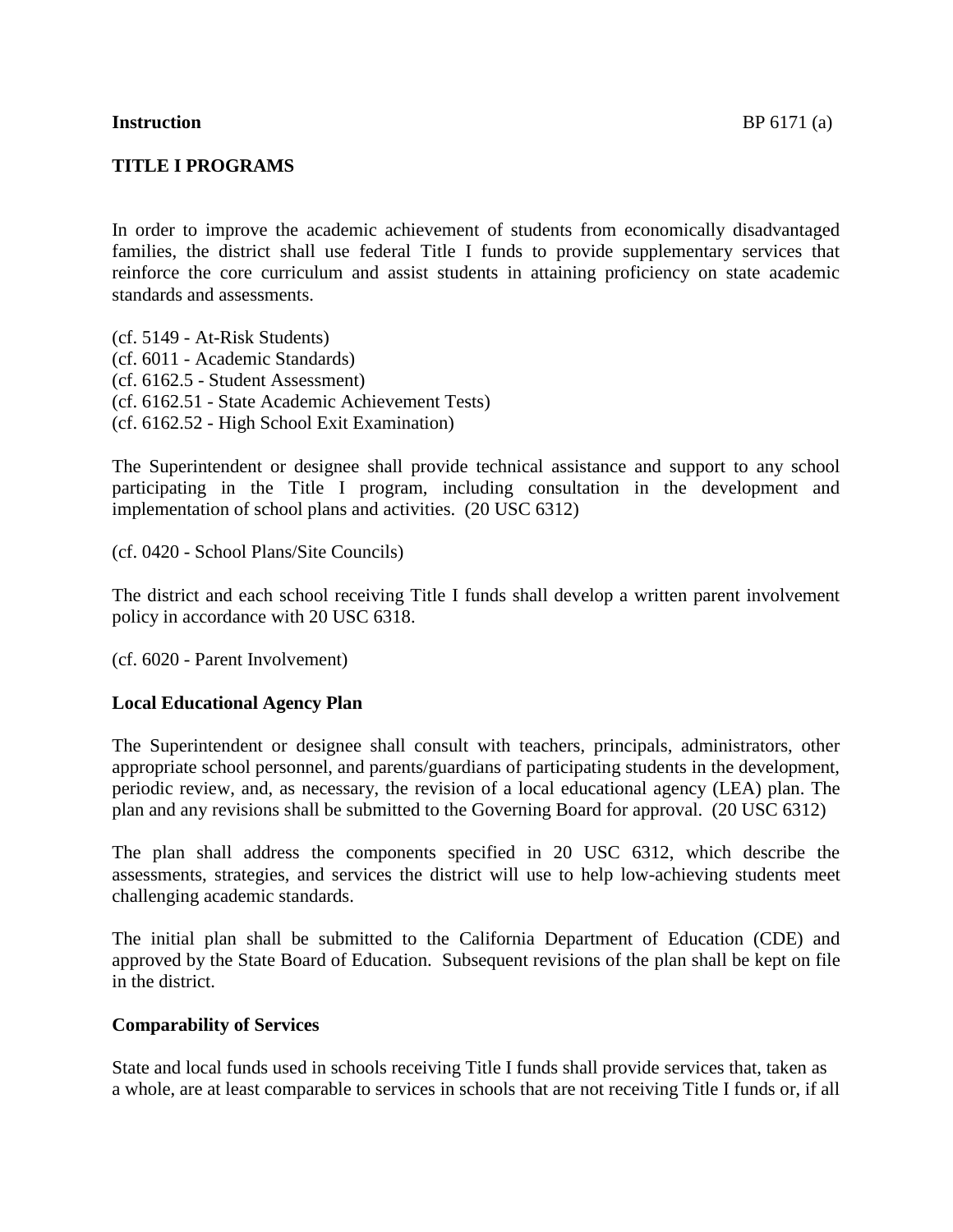district schools are receiving Title I funds, that are substantially comparable in each school. Comparability may be determined on a school-by-school basis or by grade span. (20 USC 6321)

To demonstrate comparability of services among district schools:

- 1. The Board shall adopt and implement a districtwide salary schedule.
- 2. The ratio of students to teachers, administrators, and other staff at each Title I school shall not exceed 110 percent of the average ratio across non-Title I schools.
- 3. Salary expenditures at each Title I school shall be no less than 90 percent of the average salary expenditure across non-Title I schools.
- 4. All district schools shall be provided with the same level of base funding per student for curriculum and instructional materials.
- 5. The Superintendent or designee shall maintain records of the quantity and quality of instructional materials and equipment at each school.
- (cf. 6161.1 Selection and Evaluation of Instructional Materials)

In determining comparability, the district shall not include staff salary differentials for years of employment. The district also may exclude unpredictable changes in student enrollment or personnel assignments that occur after the beginning of the school year, state and local funds expended for language instruction educational programs, state and local funds expended for the excess costs of providing services to disabled students, and supplemental state or local funds expended in any school attendance area or school for programs that specifically meet the intent and purposes of Title I. (20 USC 6321)

At the beginning of each school year, the Superintendent or designee shall measure comparability in accordance with the above criteria and maintain records documenting the district's compliance. If any instances of noncomparability are identified, the Superintendent or designee shall promptly implement adjustments as needed to ensure comparability.

## **Program Evaluation**

The Board shall use state assessment results and other available measures or indicators to annually determine whether each participating school is making adequate yearly progress toward ensuring that all students meet the state's proficient level of achievement on state assessments. (20 USC 6316)

(cf. 0520.2 - Title I Program Improvement Schools)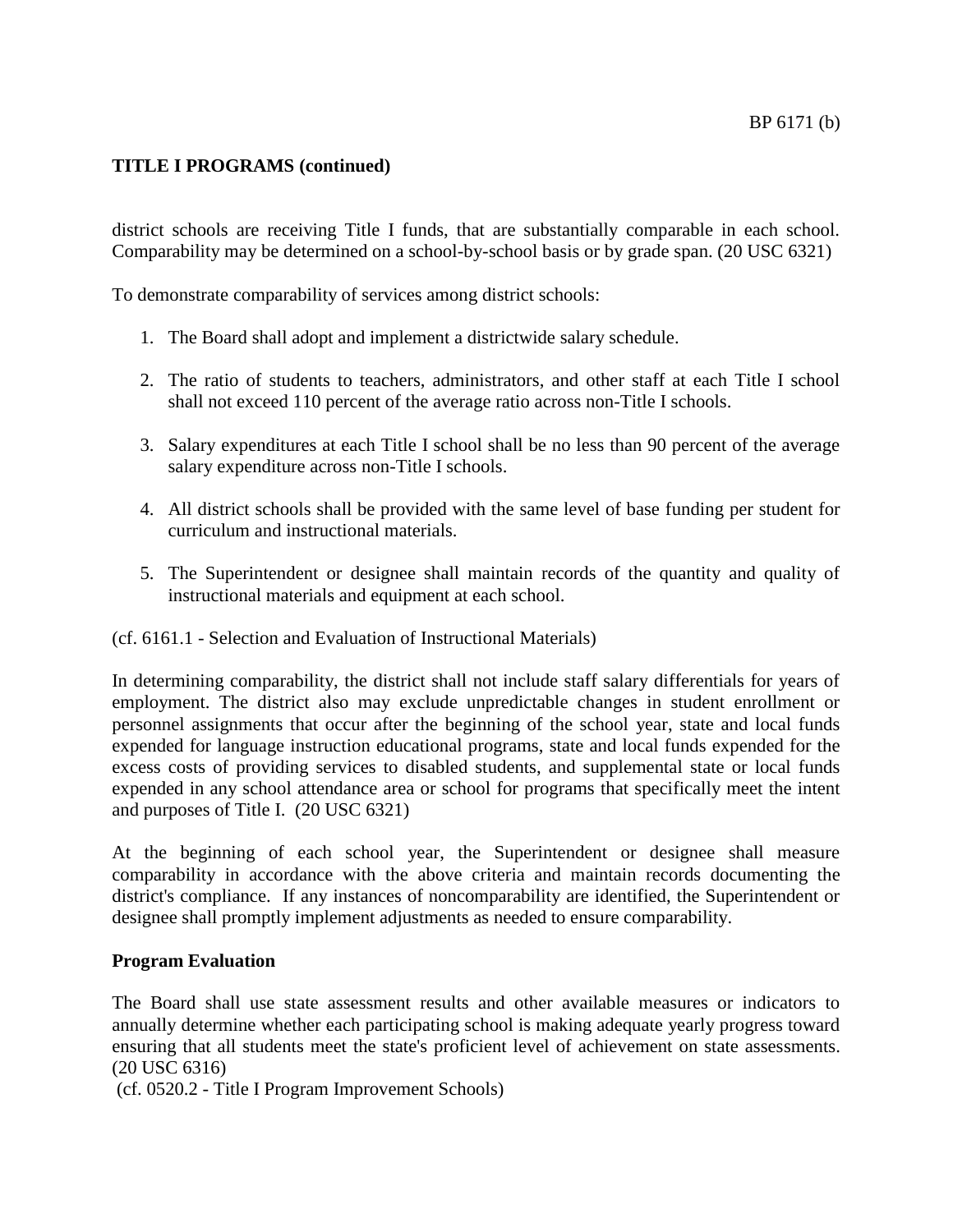(cf. 0520.3 - Title I Program Improvement Districts) (cf. 6190 - Evaluation of the Instructional Program) Legal Reference: EDUCATION CODE 11503 Parent involvement programs in Title I schools 52055.57 Districts identified or at risk of identification for program improvement 54420-54425 State Compensatory Education 64001 Single plan for student achievement, consolidated application programs UNITED STATES CODE, TITLE 20 6301 Program purpose 6311-6322 Improving basic programs for disadvantaged students, including: 6312 Local educational agency plan 6313 Eligibility of schools and school attendance areas; funding allocation 6314 Title I schoolwide programs 6315 Targeted assistance schools 6316 School improvement 6318 Parent involvement 6320 Participation of private school students 6321 Comparability of services 7881 Participation of private school students CODE OF FEDERAL REGULATIONS, TITLE 34 200.1-200.79 Improving basic programs for disadvantaged students Management Resources: CSBA PUBLICATIONS Parent Involvement: Development of Effective and Legally Compliant Policies, Governance and Policy Services Policy Briefs, August 2006 CALIFORNIA DEPARTMENT OF EDUCATION PUBLICATIONS LEA Plan, rev. May 17, 2006 Provisions for Private School Students, Teachers, and Other Education Personnel in the No Child Left Behind Act of 2001, rev. November 1, 2005 U.S. DEPARTMENT OF EDUCATION GUIDANCE Title I Fiscal Issues, May 26, 2006 Designing Schoolwide Programs, March 22, 2006 Supplemental Educational Services, June 13, 2005 The Impact of the New Title I Requirements on Charter Schools, July 2004 Parental Involvement: Title I, Part A, April 23, 2004 Serving Preschool Children Under Title I, March 4, 2004 Title I Services to Eligible Private School Students, October 17, 2003 Local Educational Agency Identification and Selection of School Attendance Areas and Schools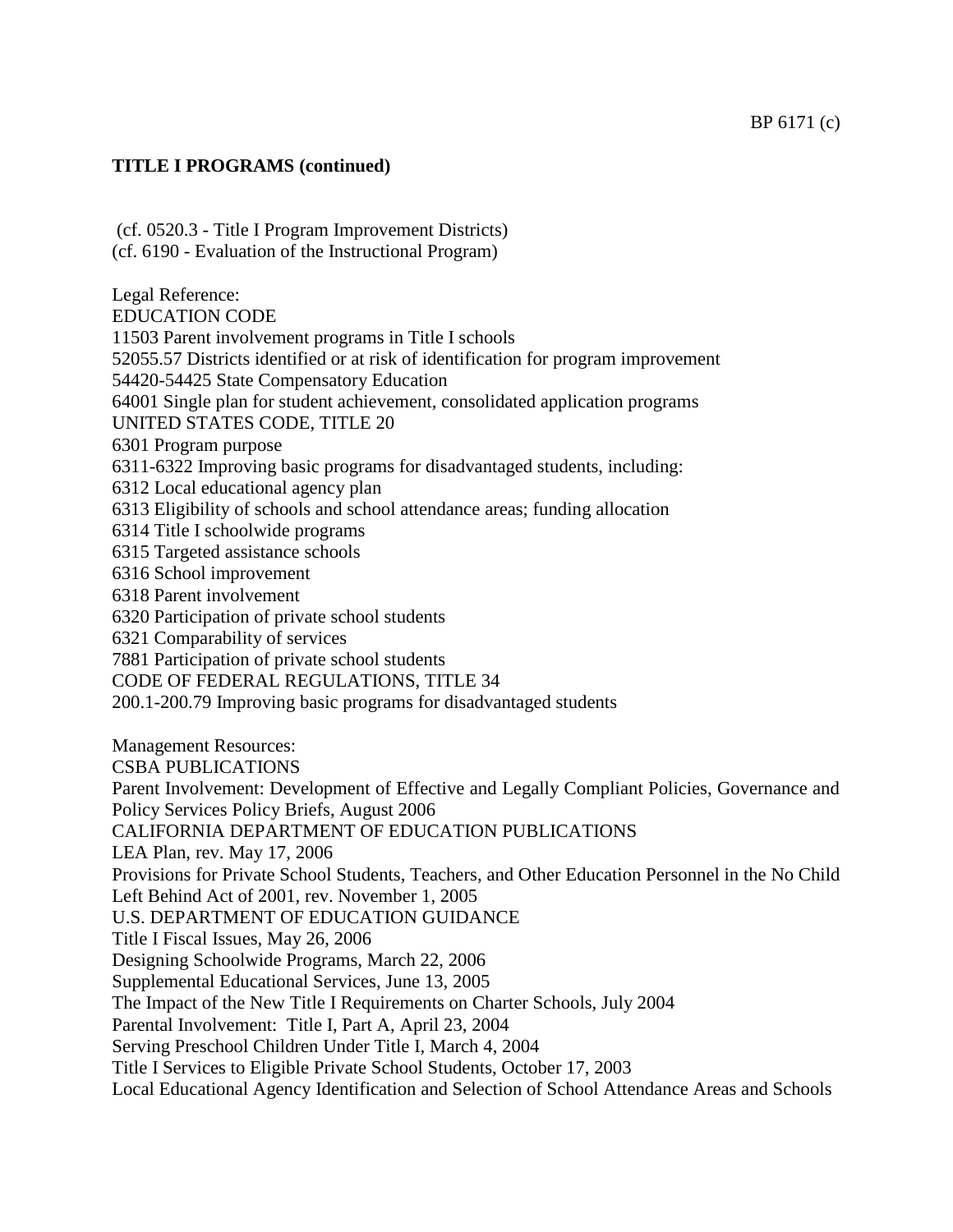and Allocation of Title I Funds to Those Areas and Schools, August 2003

## WEB SITES

CSBA: http://www.csba.org California Department of Education: http://www.cde.ca.gov/iasa/titleone No Child Left Behind: http://www.ed.gov/nclb U.S. Department of Education: http://www.ed.gov  $(10/95 11/02) 8/06$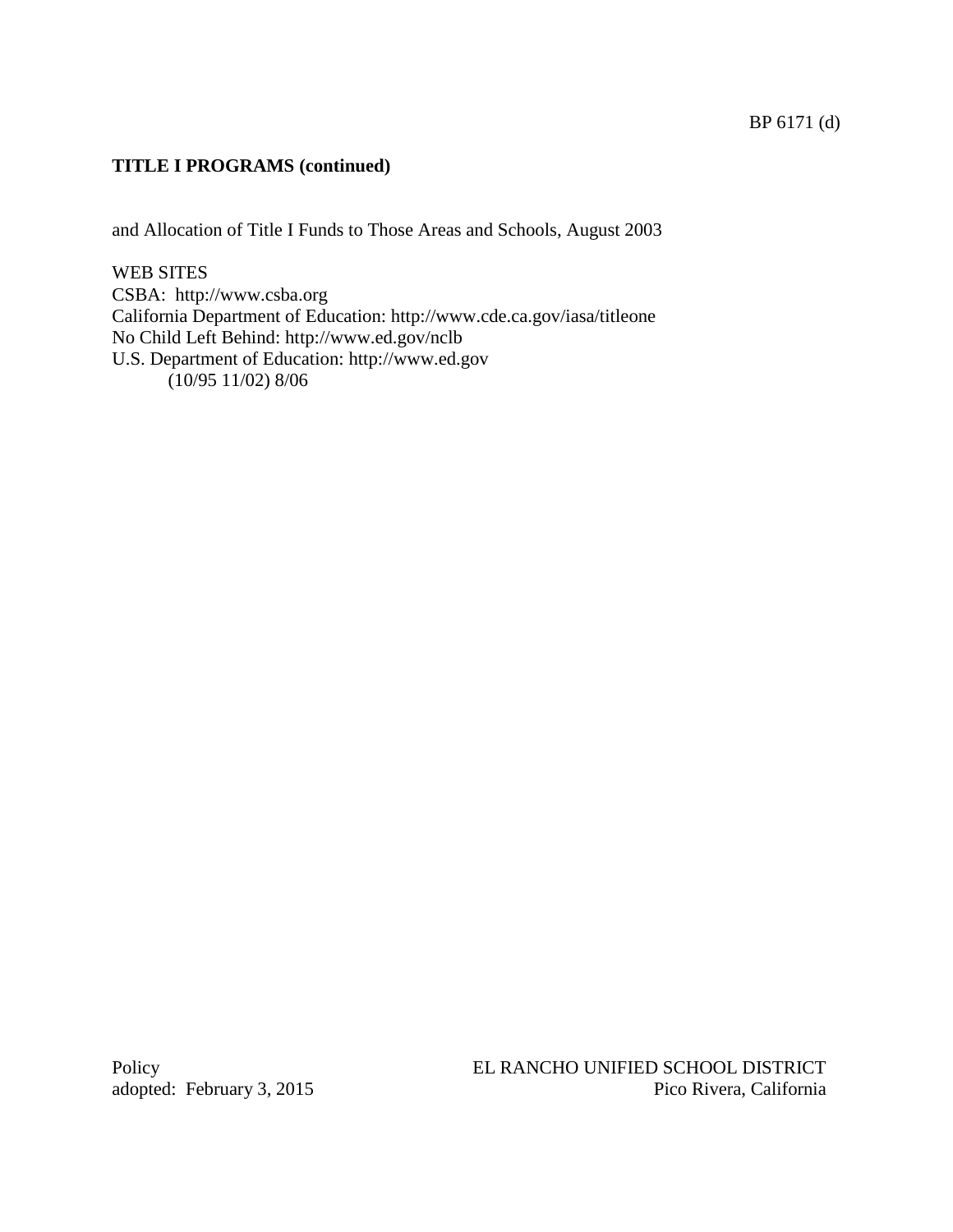# **TITLE I PROGRAMS**

## **Schoolwide Programs**

A school may operate a Title I schoolwide program in order to upgrade the entire educational program of the school when at least 40 percent of the students in the school attendance area, or at least 40 percent of the students enrolled in the school, are from low-income families. The Superintendent or designee shall inform any such eligible school and the school's parents/guardians of the school's eligibility and its ability to consolidate funds from federal, state, and local sources for program purposes. (20 USC 6312, 6314)

Any participating school shall develop, annually review, and update a single plan for student achievement which incorporates the plan required by 20 USC 6314 for reforming the school's total instructional program and plans required by other categorical programs included in the state's consolidated application. (Education Code 64001; 20 USC 6314)

(cf. 0420 - School Plans/Site Councils)

A schoolwide program shall include: (20 USC 6314)

- 1. A comprehensive needs assessment of the entire school, including the needs of migrant students, which includes the achievement of students in relation to state academic content and achievement standards
- (cf. 6011 Academic Standards)
- (cf. 6162.5 Student Assessment)
- (cf. 6162.51 State Academic Achievement Tests)
- (cf. 6162.52 High School Exit Examination)
- (cf. 6175 Migrant Education Program)
- 2. Schoolwide reform strategies that:
	- a. Provide opportunities for all students to meet the state's proficient and advanced levels of achievement
	- b. Use effective methods and instructional strategies, based on scientifically based research, that strengthen the school's core academic program, increase the amount and quality of learning time, help provide an enriched and accelerated curriculum, and include strategies for meeting the educational needs of historically underserved populations

(cf. 5148.2 - Before/After School Programs) (cf. 6111 - School Calendar) (cf. 6112 - School Day)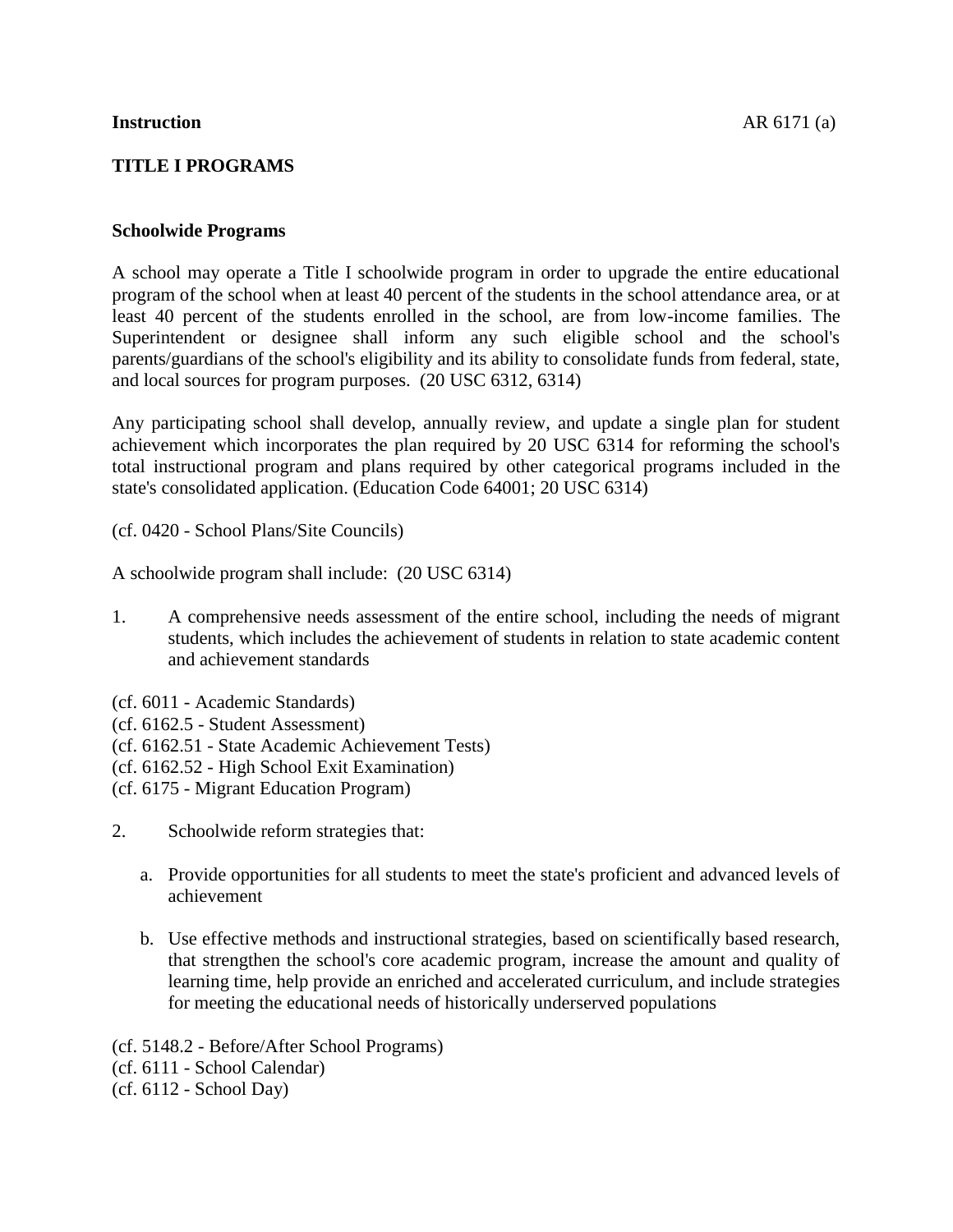(cf. 6177 - Summer School)

c. Include strategies to address the needs of all students in the school, but particularly the needs of low-achieving students and those at risk of not meeting state achievement standards who are members of the target population of any program that is part of the schoolwide program

Such strategies may include counseling, student services, mentoring services, college and career awareness and preparation, and the integration of vocational and technical education programs.

- (cf. 5149 At-Risk Students)
- (cf. 6164.2 Guidance/Counseling Services)
- (cf. 6164.5 Student Success Teams)
	- d. Address how the school will determine if student needs have been met
	- e. Are consistent with and designed to implement state and local improvement plans, if any

(cf. 0520.2 - Title I Program Improvement Schools) (cf. 0520.3 - Title I Program Improvement Districts)

- 3. Instruction by highly qualified teachers
- (cf. 4112.24 Teacher Qualifications Under the No Child Left Behind Act)
- 4. High-quality and ongoing professional development for teachers, principals, paraprofessionals, and, if appropriate, student services personnel, other staff, and parents/guardians to enable all students in the school to meet state academic achievement standards
- (cf. 4131 Staff Development)
- (cf. 4222 Teacher Aides/Paraprofessionals)
- (cf. 4231 Staff Development)
- (cf. 4331 Staff Development)
- 5. Strategies to attract high-quality, highly qualified teachers to high-need schools
- (cf. 4111 Recruitment and Selection)
- 6. Strategies to increase parent involvement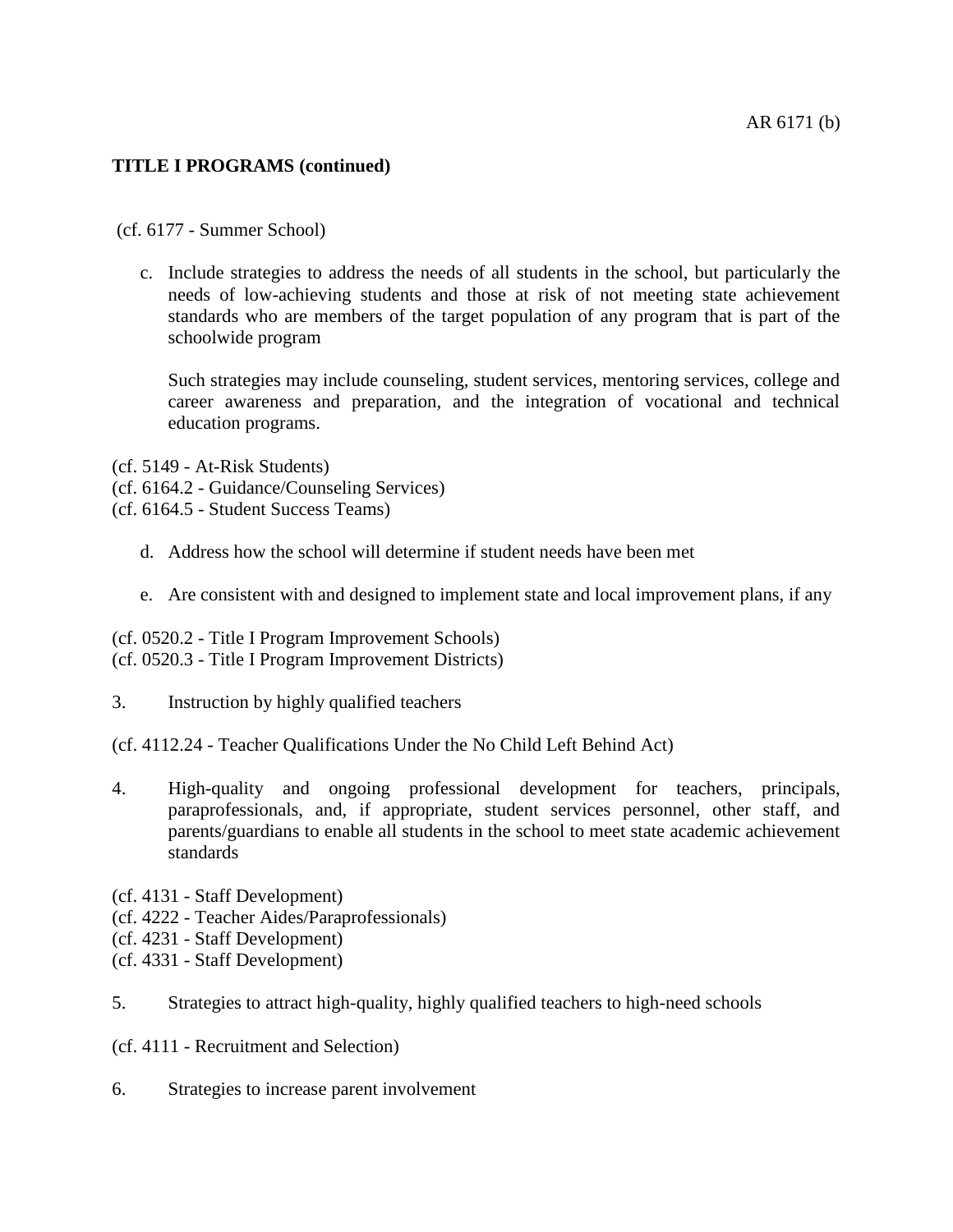- (cf. 5020 Parent Rights and Responsibilities)
- (cf. 6020 Parent Involvement)
- 7. Plans for assisting preschool children in the transition from early childhood programs to elementary school programs
- (cf. 5148.3 Preschool/Early Childhood Education)
- 8. Measures to include teachers in decisions regarding the use of academic assessments to provide information on and to improve the achievement of individual students and the overall instructional program
- 9. Activities to ensure that students who experience difficulty mastering the proficient and advanced levels of academic standards shall be provided with effective, timely additional assistance, which shall include measures for timely identification of students' difficulties and provision of sufficient information on which to base effective assistance

(cf. 6179 - Supplemental Instruction)

10. Coordination and integration of federal, state, and local services and programs

## **Targeted Assistance Programs**

Any school that receives Title I funds but does not operate a schoolwide program shall use Title I funds to provide services to: (20 USC 6315)

- 1. Students in grades 3-12 identified by the school as failing, or most at risk of failing, to meet the state's academic achievement standards on the basis of criteria established by the district and supplemented by the school
- 2. Students in preschool through grade 2 selected solely on the basis of such criteria as teacher judgment, interviews with parents/guardians, and developmentally appropriate measures

A targeted assistance program shall: (20 USC 6315)

- 1. Use program resources to help participating students meet state academic achievement standards expected for all students
- 2. Ensure that program planning is incorporated into existing school planning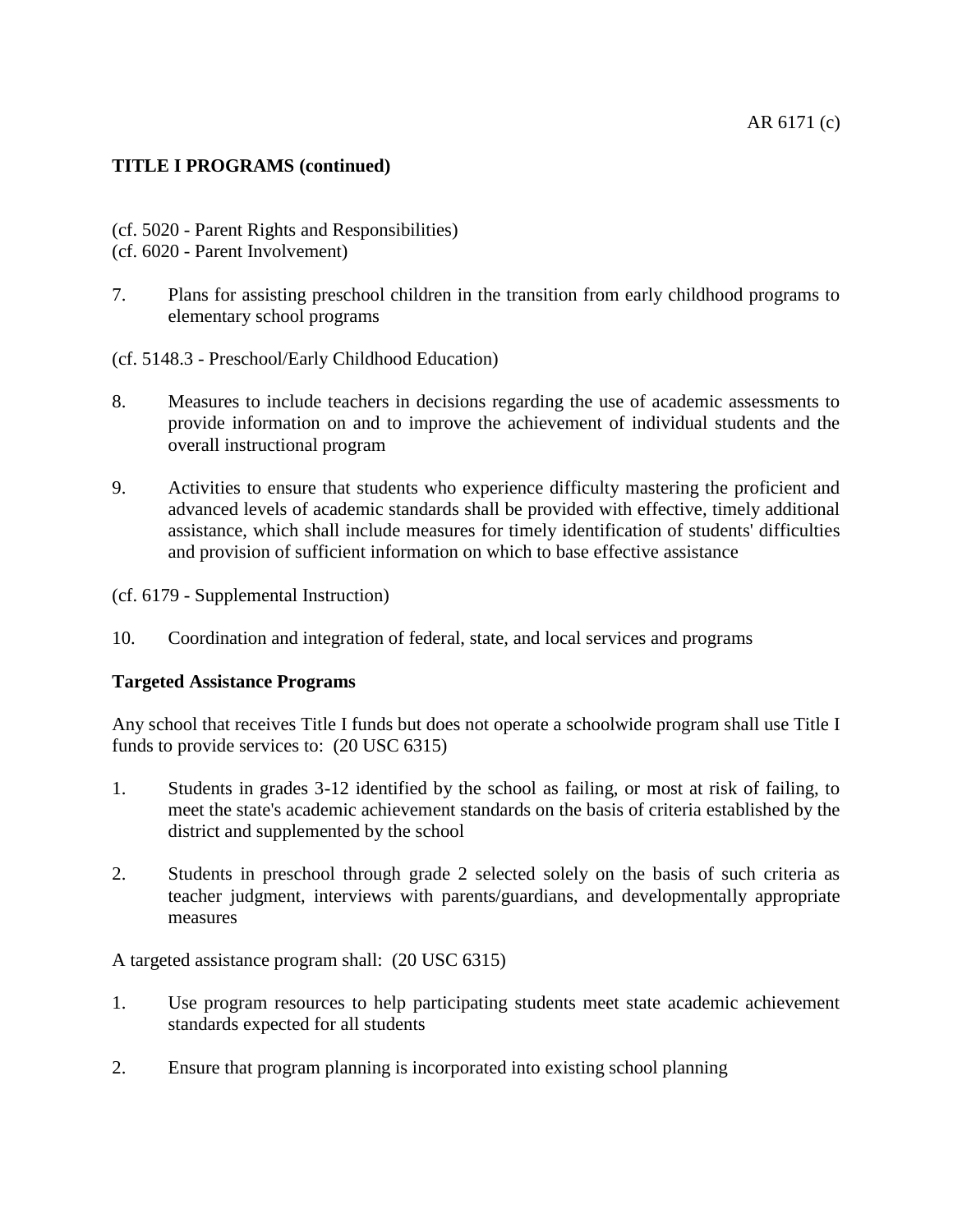- 3. Use effective methods and instructional strategies, based on scientifically based research, that strengthen the core academic program, give primary consideration to providing extended learning time, help provide an accelerated, high-quality curriculum, and minimize removing students from the regular classroom during regular school hours for instruction provided by Title I
- 4. Coordinate with and support the regular education program, which may include services to assist preschool students in the transition to elementary school programs
- 5. Provide instruction by highly qualified teachers
- 6. Provide opportunities for professional development for teachers, principals, paraprofessionals, and, if appropriate, student services personnel, other staff, and parents/guardians who work with participating students
- 7. Provide strategies to increase parent involvement
- 8. Coordinate and integrate federal, state, and local services and programs

## **Participation of Private School Students**

The Superintendent or designee shall provide or contract to provide special educational services or other Title I benefits to eligible private school students residing in a participating school attendance area. Such services and benefits shall be provided on an equitable basis with participating public school students. (20 USC 6320, 7881)

Teachers, other educational personnel, and families of participating private school students shall have an opportunity to participate, on an equitable basis, in parent involvement activities and professional development pursuant to 20 USC 6318 and 6319. (20 USC 6320, 7881)

Each year the Superintendent or designee shall contact officials of private schools with students who reside within district boundaries, regardless of whether the private school they attend is located within the district or whether or not those officials have previously indicated any interest in program participation.

The Superintendent or designee shall consult, in a meaningful and timely manner, with appropriate private school officials during the design and development of the district's Title I programs. Such consultation shall occur before the district makes any decision that affects the opportunities of eligible private school students to participate in Title I programs and shall include a discussion of: (20 USC 6320, 7881; 34 CFR 200.63)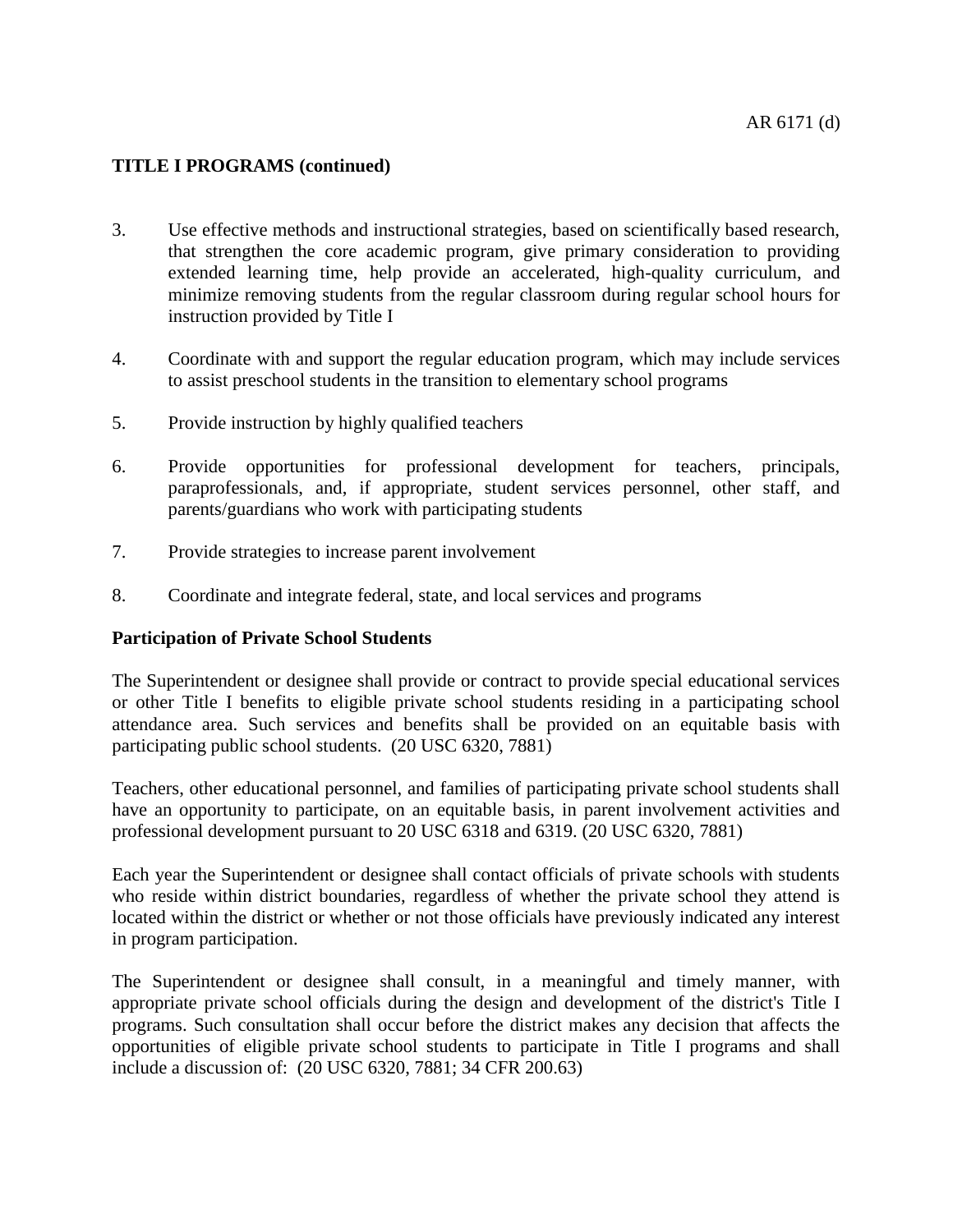- 1. How the needs of private school students will be identified
- 2. What services will be offered
- 3. How, where, and by whom the services will be provided
- 4. How the services will be academically assessed and how assessment results will be used to improve those services
- 5. The size and scope of the equitable services to be provided to private school students and the proportion of funds that is allocated for such services
- 6. The method or sources of data that are used to determine the number of students from low-income families in participating school attendance areas who attend private schools
- 7. How and when the district will make decisions about the delivery of service to such students, including a thorough consideration and analysis of the views of private school officials on the provision of services through a third-party provider
- 8. How, if the district disagrees with the views of private school officials on the provision of services through a third-party provider, the district will provide to private school officials a written analysis of the reasons that the district has chosen not to use a contractor

Meetings between district and private school officials shall continue throughout implementation and assessment of services. (20 USC 6320)

The Superintendent or designee shall maintain, and shall provide to the California Department of Education upon request, a written affirmation signed by officials of each participating private school that consultation has occurred. (20 USC 6320)

If the private school officials do not provide such affirmation within a reasonable period of time, the Superintendent or designee shall maintain records of the consultation or the offer of consultation.

(cf. 3580 - District Records)

The Superintendent or designee also shall maintain records documenting that:

1. The needs of private school teachers and/or private school students were identified.

2. The funds made available were equitable to those allocated for public school students and